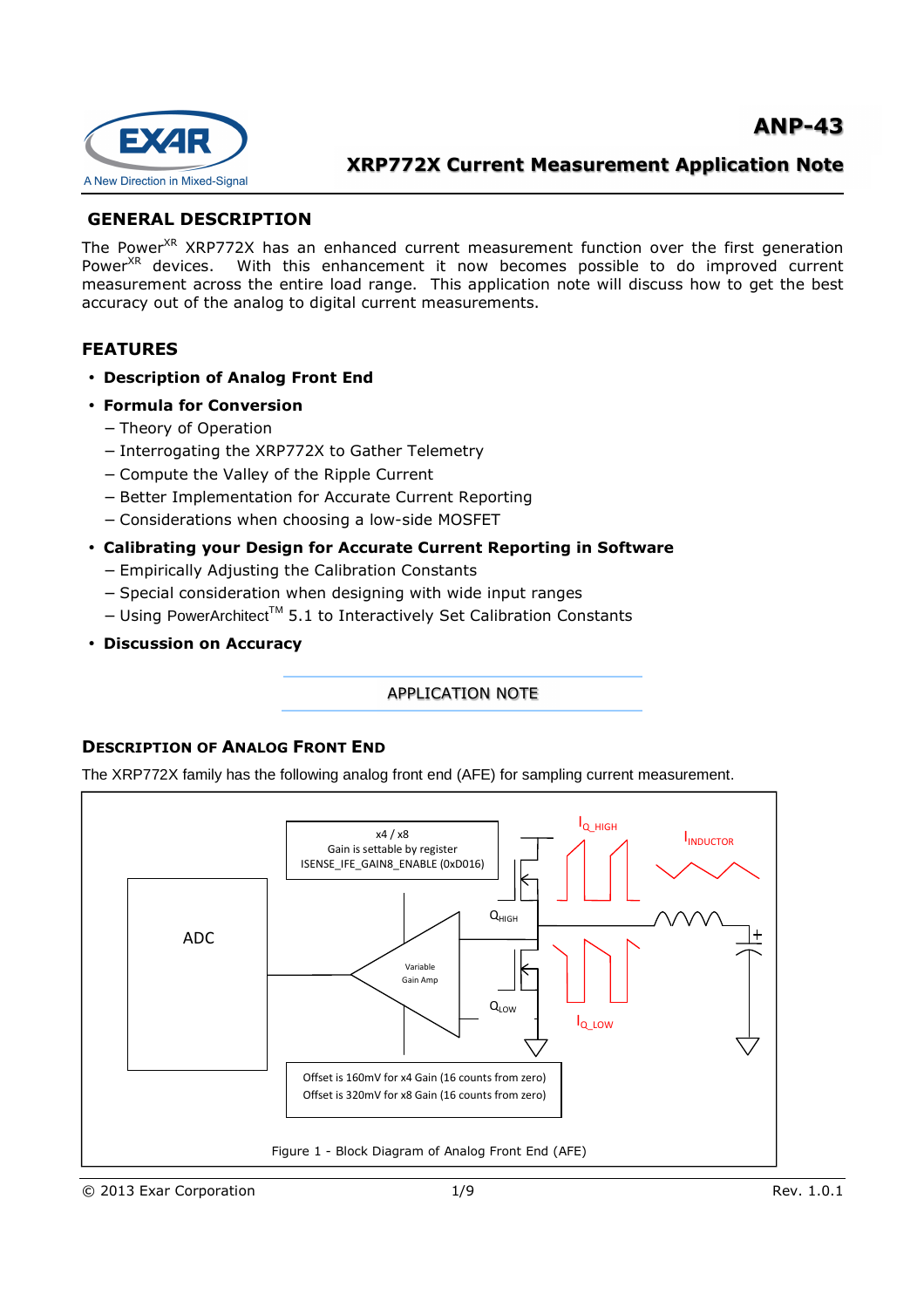

This analog to digital converter (ADC) is sampling once per switching cycle at a point approximately 100nsec before the end of the period as seen in Figure 2. This corresponds to just before the lowest point in the valley current waveform through the inductor. Another way of looking at it is that the current is sampled just before the low side MOSFET  $(Q_{LOW})$  turns off.

The measurement that is being sampled is the voltage drop across the  $R_{dsOn}$  of  $Q_{LOW}$ . Hence, it's worth noting that the measurement taken is a negative voltage relative to GND since current is typically travelling from GND to LX.



### **FORMULA FOR CONVERSION**

### **Theory of Operation**

The XRP772X uses a variable gain amplifier with an offset as an analog input stage into the ADC.

- The options for IFE\_GAIN are 4 and 8.
- The corresponding V<sub>offset</sub> is 160mV and 320mV respectively.

This offset is vital to getting a valid signal even at zero load when the valley current has reversed. During that event the measured voltage becomes a positive value and would have gone out of range without such an offset.

The XRP772X uses the following formula to generate it's ADC\_OUTPUT for current measurement across the low side MOSFET.

$$
ADC\_OUTPUT = (IFE\_GAIN * (40mV + (V_{PGND} - V_{LX}))) / \frac{10mV}{10mV}
$$
 (1)

The maximum value of ADC\_OUTPUT is 128.

- When the IFE GAIN is set to 4 the maximum ADC current sense range across the MOSFET ( $V_{PGND}$ - $V_{l}$ ) is -280mV to 40mV.
- When the IFE\_GAIN is set to 8 the maximum ADC current sense range across the MOSFET ( $V_{PGND}V_{LX}$ ) is -120mV to 20mV.

From this information we can conclude that an IFE\_GAIN setting of 8 is best chosen for lower current designs where higher  $R_{\text{dso}}$  MOSFETs are used for  $Q_{\text{LOW}}$ . This leaves an IFE\_GAIN setting of 4 as best for higher current designs where lower  $R_{dsOn}$  MOSFETs are used for  $Q_{LOW}$ .

```
© 2013 Exar Corporation 2/9 Rev. 1.0.1
```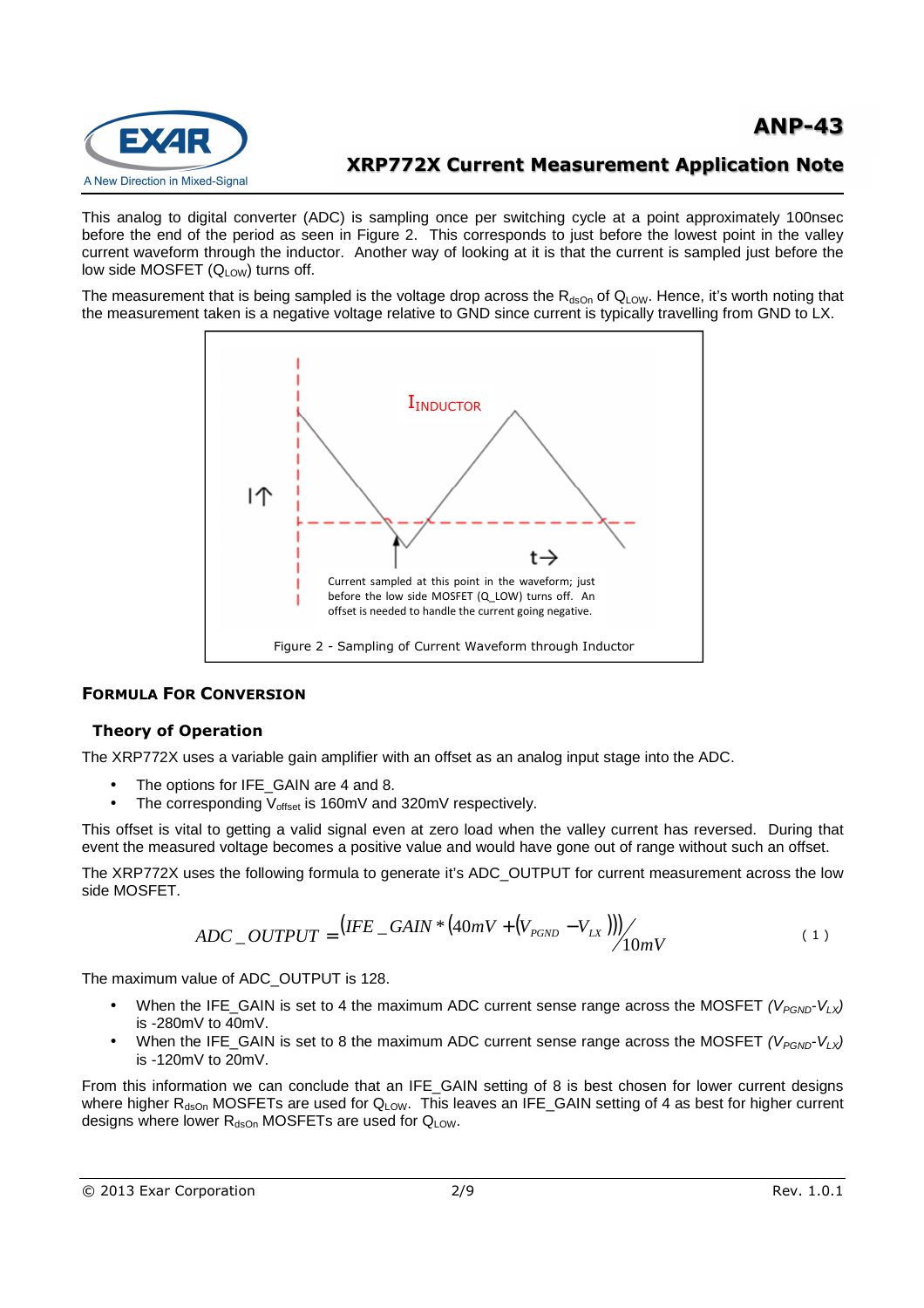

### **Interrogating the XRP772X to Gather Telemetry**

The content of the ADC\_OUTPUT measurement for each channel can be queried via the IIC bus using the API call described in ANP-38. The method described is to use the I2C Peak/Poke utility under the Tools menu to:

• Read Bits [6:0] that are returned from the PWR\_READ\_CURRENT\_CH0/1/2/3 API call (0x16, 0x,17, 0x18, and 0x19 respectively).

As discussed already, the returned value will represent a measured voltage with an applied offset and gain. The PowerArchitect™ software will choose the best IFE\_GAIN setting for each channel based on the input current load levels and MOSFET R<sub>dsOn</sub> data. To see what PowerArchitect<sup>tM</sup> has chosen use the I2C Peak/Poke utility to:

• Read the ISENSE\_IFE\_GAIN8\_ENABLE register at 0xD016. This is a 4 bit register. Bits [3:0] correspond to their matching channel number. When the bit is set it is configured with an IFE\_GAIN of 8. When not set an IFE\_GAIN of 4 is configured.

Now all parameters to solve Equation ( 1 ) are available as chosen by PowerArchitect<sup>TM</sup>. However, the IFE\_GAIN value can be changed if determined necessary. For design review diligence the best method to check what IFE\_GAIN to use for each channel is to determine the measurement bounds.

For the upper bound, we consider over current protection. Start with calculating the needed ADC value for OCP.

$$
I_{Peak-Peak-Ripple} = \frac{(V_{IN} - V_{OUT}) * V_{OUT}}{(V_{IN} * F_{SW} * L)}
$$
(2)

$$
\left(V_{PGND} - V_{LX}\right) = \left(I_{OCP} - \frac{I_{Peak-Peak-Ripple}}{2}\right) * R_{dSON\_QLOW}
$$
\n(3)

If Equation (3) > -120mV, then IFE\_GAIN = 4, else IFE\_GAIN = 8\n
$$
(4)
$$

For the lower bound, we consider low range current measurement accuracy. For this the positive current sense range should be checked. This is done the same way as the upper bound, but we will substitute  $I_{\text{LOAD}} = 0$  for  $I_{\text{OCP}}$ .

$$
\left(V_{PGND} - V_{LX}\right) = \left(I_{LOAD} - \frac{I_{Peak-Peak-Ripple}}{2}\right) * R_{dsON\_{QUOW}}
$$
\n<sup>(5)</sup>

If Equation (5) > 20mV, then IFE\_GAIN = 4, else IFE\_GAIN = 8\n
$$
(6)
$$

As an explanation, if the calculated  $(V_{PGND}V_{LX})$  signal at zero load exceeds 20mV, then it may be desirable to set the IFE\_GAIN to 4 to take advantage of the 40mV positive range described in the first part of this document under Formula for Conversion. Otherwise, the best IFE\_GAIN setting is 8.

### **Compute the Valley of the Ripple Current**

To determine what the measured valley ripple current is the ADC\_OUTPUT equation can be rearranged to solve for  $V_{\text{PGND}}-V_{\text{L}X}$ , then divided by  $Q_{\text{LOW}}$   $R_{\text{dso}}$ .

$$
(V_{PGND} - V_{LX}) = \frac{(10mV * ADC\_OUTPUT)}{IFE\_GAN} - 40mV
$$
\n(7)

$$
I_{\text{VALLEY}} = \frac{\left(V_{PGND} - V_{LX}\right)}{R_{d sON\_QLOW}}
$$
\n(8)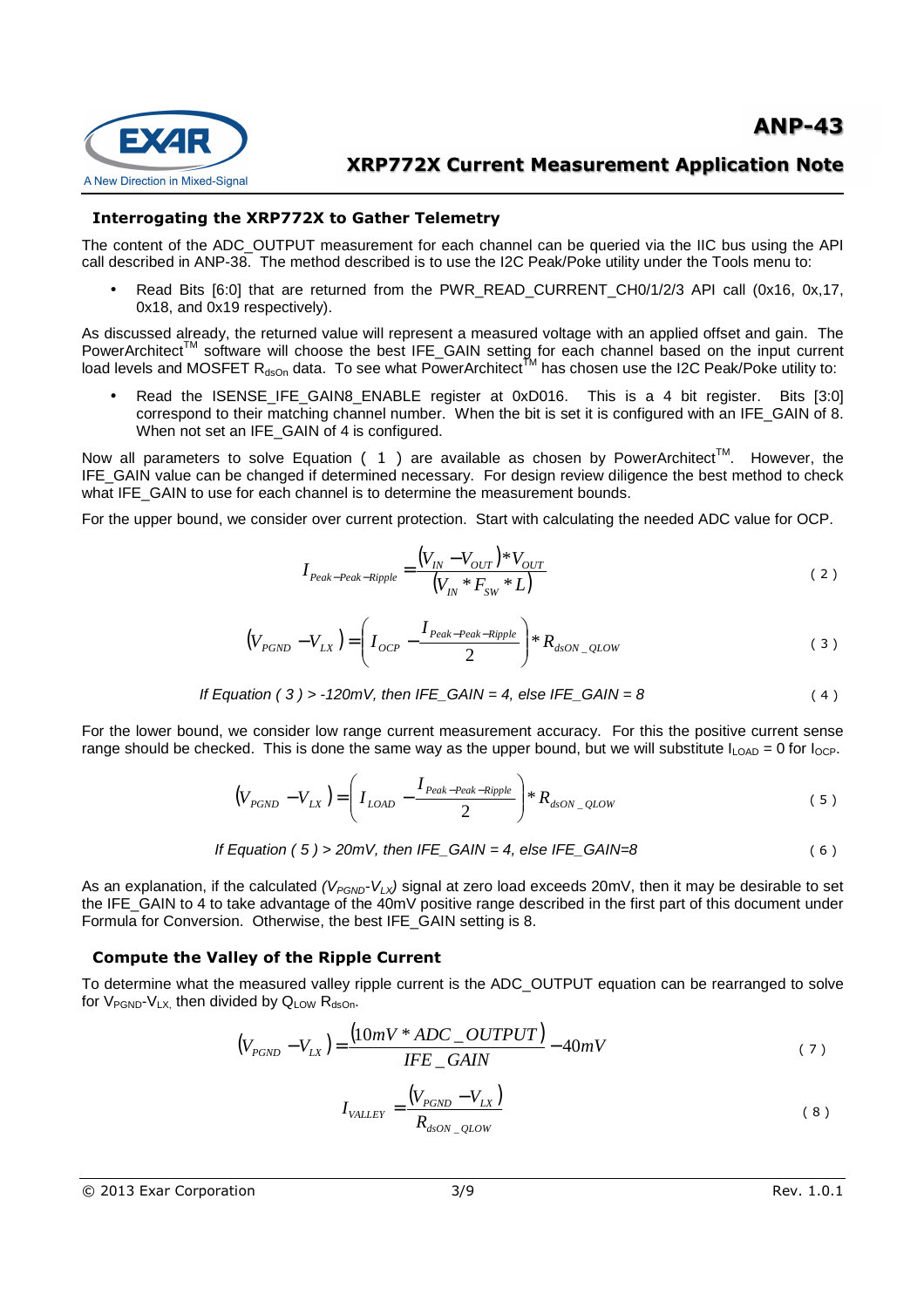



### **Better Implementation for Accurate Current Reporting**

The entirety of this information was presented so that users would have an academic understanding of the mechanism of current measurement. The practical goal however is to describe the easiest way possible to measure output current. Ideally this should be identical with either the PowerArchitect™ dashboard or with custom code. To this end we will now introduce two new parameters. The first is  $K_R$ .  $K_R$  is a slope correction constant that will be multiplied into the MOSFET R<sub>dsON\_QLOW</sub> value to adjust the slope of the measured data. The second is  $K_0$ .  $K_0$  is an offset constant that will be applied to the final measured data in order to zero it out at the origin.

By adding KR and KO the process of arriving at a true output current measurement is achievable without having to worry about the fine details of duty cycle, inductance, frequency, and voltage. Equation ( 8 ) is modified as follows.

$$
I_{OUT} = \frac{(V_{PGND} - V_{LX})}{R_{dSON\_QLOW} * K_R} + K_O
$$
 (9)

KR and KO are empirically derived values that are initially set as  $K_R = 1$ , and  $K_Q = I_{Peak\text{-Peak-Ripple}} / 2$ . We will discuss more about fine tuning these values in a following section titled Calibrating Your Design For Accurate Reporting In Software.

#### **Considerations When Choosing a Low-Side MOSFET**

The best case scenario when designing a sampling system is to choose an AFE that has a range that matches the expected signal range. In this case the AFE is already fixed. So it falls on the designer to choose a low side MOSFET that offers sufficient signal to best utilize the input range of the AFE while still considering the efficiency, size, and cost of the system. If telemetry is important, then please consider optimizing the low-side MOSFET to have sufficient RdsOn to give a clear signal across the expected load range. In the case of a low current system (i.e. less than approximately 5A where IFE\_GAIN is going to be 8) consider MOSFETs that will be close to but less than the following formula:

$$
R_{dson\_QLOW} \le \frac{120mV}{\left(I_{OUT} - \frac{1}{2}I_{Peak-Peak-Ripple}\right)}
$$
(10)

In the case of a higher current system (i.e. greater than approximately 10A where IFE\_GAIN is going to be 4) consider MOSFETs that will be close to but less than the following formula:

$$
R_{dson\_QLOW} \le \frac{280mV}{\left(I_{OUT} - \frac{1}{2}I_{Peak-Peak-Ripple}\right)}
$$
(11)

Obviously there is quite a bit of overlap where an IFE\_GAIN setting of either 4 or 8 would be a satisfactory setting. The point is to pick a MOSFET that gives the best signal quality for the gain setting while also considering tradeoffs of efficiency, size, and cost.

If some considerations are given significantly more emphasis, then the telemetry can be made to be ineffective for much more than over current protection. For example, in an extreme case where a 1mΩ MOSFET is used in a 4A system with 30% ripple, the difference between no load and full load would only be 2-3 bits out of 127. That is only a 1.5-2.3% usage of the AFE range.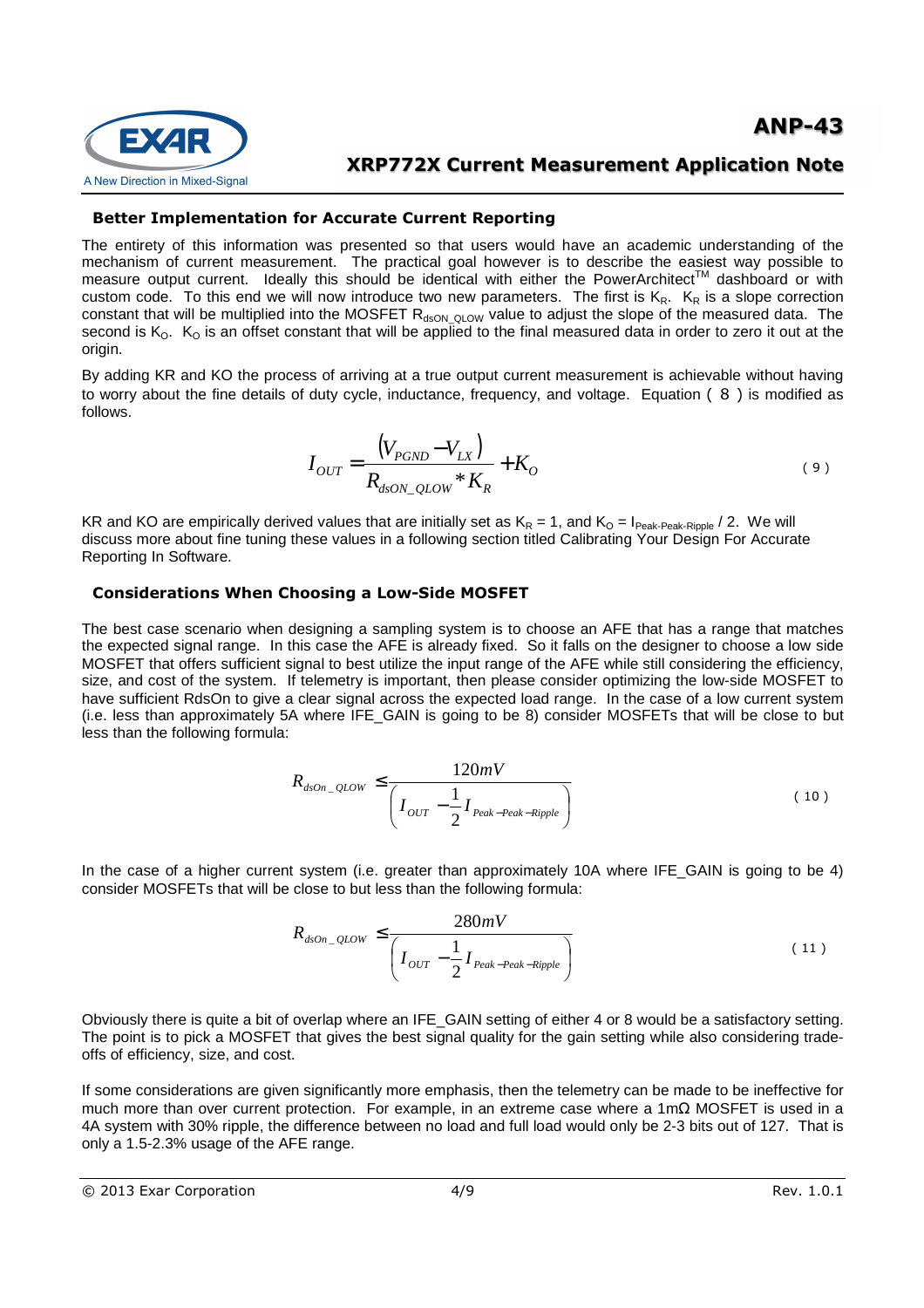



#### **CALIBRATING YOUR DESIGN FOR ACCURATE REPORTING IN SOFTWARE**

#### **Empirically Adjusting the Calibration Constants**

For accurate current measurement utilizing embedded software that gathers data from the XRP7724 it is important for good engineering of the power stages.

Since the sense element for current measurement is a MOSFET there is a relatively high error present due to the coefficient of resistance versus temperature of the MOSFET  $R_{dSDn}$ . The good news is that the distribution curve of any particular MOSFET's  $R_{dsOn}$  over production quantities is very narrow. All of this means, that if you let your power solution run for a while and get up to its nominal operating temperature, then you can do accurate calibrations for the most likely operating temperature range.

The process is to collect some measurement data to establish a slope. Place a known load on the power stage at something like 20% and 80% of maximum design output current. This is lout<sub>min-meas</sub> and lout<sub>max-meas</sub>. Next, read back the current measured by the XRP7724 using the process in the 'Interrogating the XRP772X for Telemetry' section and formulas ( $7$ ) and ( $9$ ) with  $K_R = 1$  and  $K_Q = 0$ .

This gives lout<sub>max-GUI</sub> and lout<sub>min-GUI</sub>. Using the formula below you can determine the slope adjustment constant  $K_R$  to multiply your  $R_{\text{dso}}$  number by to match the measured slope. This is the first part of the calibration process.

$$
K_R = \frac{(Iout_{\text{max}-meas} - Iout_{\text{min}-meas})}{(Iout_{\text{max}-GUI} - Iout_{\text{min}-GUI})}
$$
(12)

To demonstrate how different  $K_R$ values affect the results let's look at an example. Figure 3 shows plots of current over a load. These plots are calculated from a single set of current sense data from the XRP7724 using different values of  $K_R$ . The "Actual" plot is shown to display the applied load current for the measurements.

As you can see in the plots the data set for  $KR = 0.73$  is tracking the slope of the "Actual" trace most precisely.

Once the  $K_R$  value is found, then an offset current value  $K<sub>O</sub>$  should be determined.

From the plots in Figure 3, using a KR of 0.73, then an offset value of  $K_0 = 0.8$ A is needed to zero the slope at the origin. This gives a strong calibration over the operating range of this particular 6A output power stage. This is the second step of the calibration process.



By following this empirical process it's possible to remove any explicit consideration of ripple current and duty cycle from the math by aggregating their impact into the constants  $K_R$  and  $K_Q$ .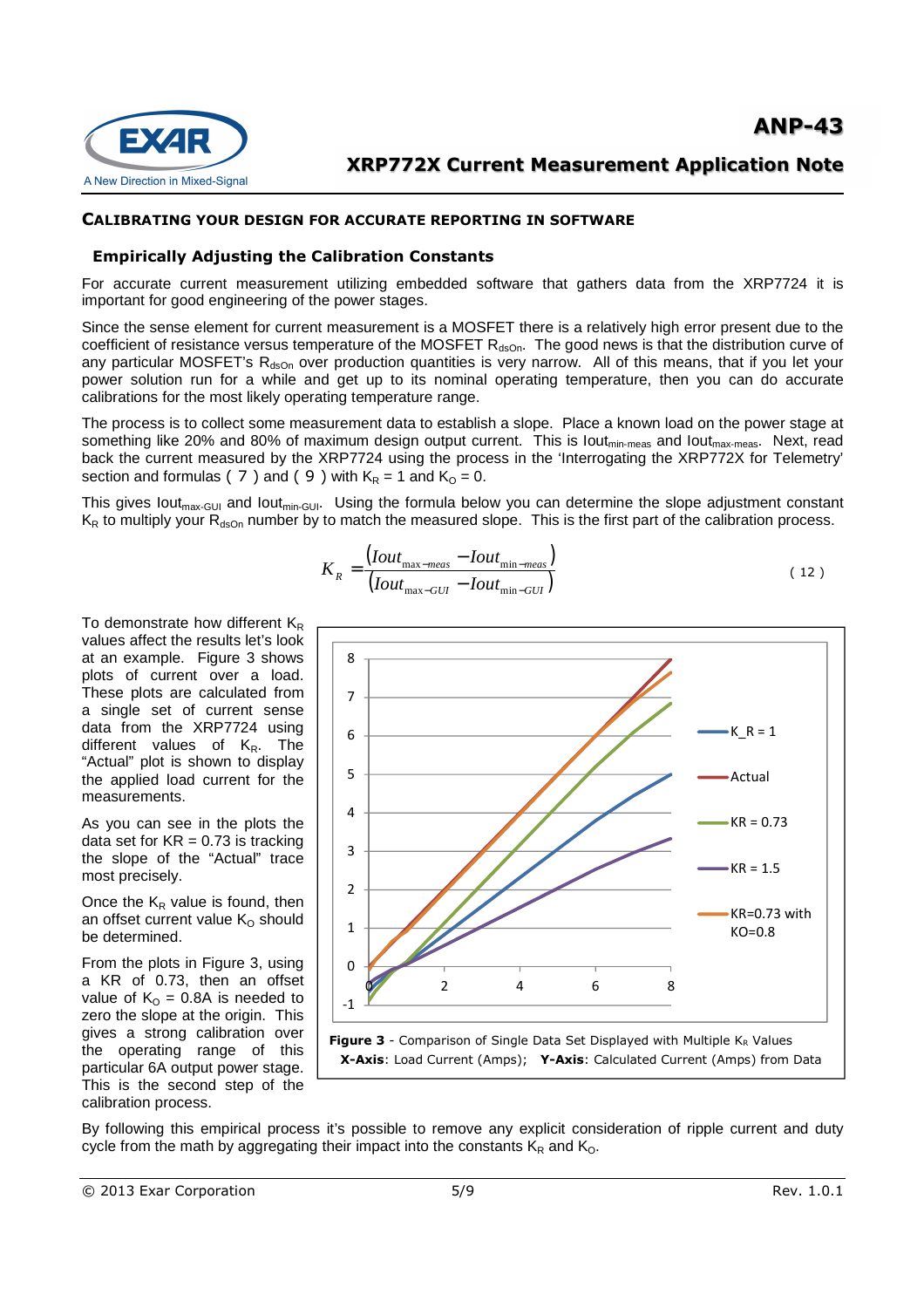

### **Using PowerArchitectTM 5.1 to Interactively Set Calibration Constants**

When using the Dashboard in PowerArchitect<sup>TM</sup> 5.1 or later there is a 'XRP7725 Telemetry' button that will bring up a new window for interactively calibrating values for KR and KO. The XRP7725 is unique in that the part records a sum of the current readings for the purpose of using equations ( 7 ) and ( 9 ) to derive an amp\*sec measurement. These equations would need to be modified slightly to take into account the number of samples in the sum as can be seen in Figure 4. It should be noted that this method also improves accuracy by reducing quantization noise in the ADC by the square root of the number of samples. The instantaneous reading which is used to provide the datasheet accuracy limits includes that quantization noise. See the XRP7725 for more detail on this enhanced current measurement.

Future versions of PowerArchitect<sup>™</sup> will include calibration inputs for instantaneous current measurement for other members of the XRP772X family. The most recent version of PowerArchitect<sup>TM</sup> can be downloaded from http://powerxr.exar.com/. Please review the release notes.



**Figure 4** – Chip Telemetry Pop-Up Window

### **Special consideration when designing with wide input ranges**

Systems with a very wide input voltage range such as Li+ battery stacks effect the duty cycle which changes the peak to peak ripple current. In systems like this, the empirical method of finding a constant 'KR' that incorporates the MOSFET  $R_{dsOn}$  and I<sub>Peak-Peak-Ripple</sub> will be flawed across some of the operating range. In this case it is better when writing your own software to include a value for inductance 'L' for each channel and the necessary register reads to determine Vin, Vout, and Fsw. With this information it is easy to determine changes in ripple current and calibrate the results accordingly.

$$
I_{\text{Peak-Peak-Ripple}} = \frac{(V_{IN} - V_{OUT}) * V_{OUT}}{(V_{IN} * F_{SW} * L)}
$$
(13)

$$
(V_{PGND} - V_{LX}) = \frac{(10mV * ADC\_OUTPUT)}{IFE\_GAIN} - 40mV
$$
\n(14)

$$
I_{OUT} = \frac{(V_{PGND} - V_{LX})}{R_{dsON\_QLOW} * K_R} + \frac{I_{Peak-Peak-Ripple}}{2} + K_O
$$
 (15)

$$
I_{OUT} = \frac{(V_{PGND} - V_{LX})}{R_{dSON\_QLOW} * K_R} + K_O
$$
 (16)

The value for the inductor (L) should be a known constant. ANP-38 discusses the Automatic Programming Interface to the XRP7724. From this document we can learn the commands to find Vin and Vout.

 $\odot$  2013 Exar Corporation  $6/9$   $6/9$  Rev. 1.0.1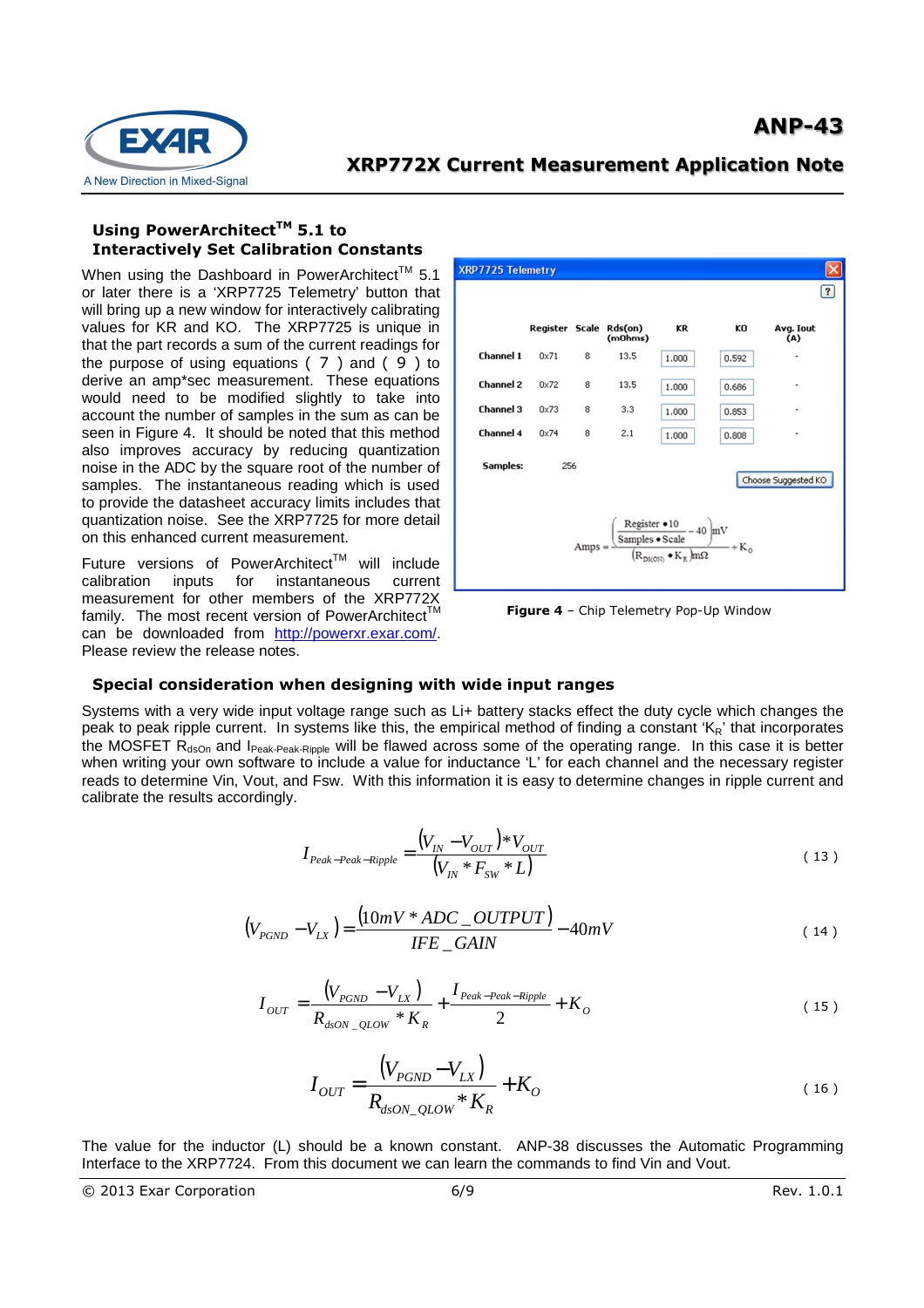

- PWR\_READ\_VOLTAGE\_CH0/1/2/3 (0x10, 0x11, 0x12, and 0x13) will give the Vout measurements for all 4 channels respectively with a scale of 15mV/bit.
- PWR\_READ\_VOLTAGE\_VIN (0x14) will give the Vin measurement as sampled at the Vin pin of the XRP7724 with a scale of 12.5mV/bit.

The last parameter is switching frequency.

**EXAR** 

A New Direction in Mixed-Signal

There are two components to calculating the switching frequency. First, there is the fundamental frequency. Second, there is the frequency tier (i.e. fundamental multiplier of 1x, 2x, 4x).

To determine the fundamental frequency read registers:

- 0xC40A (STA\_COUNTER\_RESTART\_STATE\_UPPER) Bits[0:1]
- 0xC40B (STA\_COUNTER\_RESTART\_STATE\_LOWER) Bits[0:7]
- 0xC40C (STA\_FREQUENCY\_TIER) Bits[7:0]

These first two registers comprise 10 bits that set a counter with the internal 103MHz clock. Use the formulas:

 $Count = (STA\_COUNTER\_RESTART\_STATE\_UPPER) \& 0x03 \cdot 2^8 + (STA\_COUNTER\_RESTART\_STATE\_LOWER) + 1$  (17)

$$
F_{\text{fundamental}}(kHz) = 103000 \Big/ \t\t(18)
$$

The third register is for determining frequency tier. It is an 8 bit regiser with 2 bits per channel. The lowest two bits are channel 0. A value of b00 is 1x, b01 is 2x, and b11 is 4x.

| Register Definition for 0xC40C (STA_FREQUENCY_TIER), b00 = 1x, b01 = 2x, b11 = 4x |       |           |       |           |       |           |       |  |  |
|-----------------------------------------------------------------------------------|-------|-----------|-------|-----------|-------|-----------|-------|--|--|
| Bit 7                                                                             | Bit 6 | Bit 5     | Bit 4 | Bit 3     | Bit 2 | Bit 1     | Bit 0 |  |  |
| Channel 3                                                                         |       | Channel 2 |       | Channel 1 |       | Channel 0 |       |  |  |

To calculate  $F_{SW}$  for each channel multiply the fundamental frequency of the XRP7724 found in formula (18) by the frequency tier for each channel.

### **DISCUSSION ON ACCURACY**

Let's address the practical accuracy of the current sense. First, the ADC output bit length and range determines the resolution of the accuracy. In the Low Range (IFE\_GAIN of 8) the accuracy is based on 1.25mV/LSB typically. At room temp the XRP7724 precision is +/-3 LSB (+/- 3.75mV). Over full temperature range the precision is +/- 8 LSB (+/- 12mV). In the High Range (IFE\_GAIN of 4) the accuracy is based on 2.5mV/LSB typically. At room temp the precision is +/-2 LSB (+/- 5mV). Over full temperature range the precision is +/- 5 LSB (+/- 25mV).

Second, inductors are fairly rugged devices, but they are not entirely linear. Their inductance often decreases with ever increasing load currents depending on the inductor construction. As this inductance decreases, the peak to peak ripple current will increase.

In terms of the empirically fitted solution found using this document the offset current constant  $K_0$  will move off target at higher currents. Thus, this inductance swing will ultimately result in lower than expected current measurements at higher load currents. You can see this effect in Figure **3** in all the plots as they pass 6 Amp.

Third, MOSFETs such as  $Q_{LOW}$  have an  $R_{dSDn}$  value that varies with temperature at a rate of approximately 0.4%/C depending on process and manufacturer. This results in  $R_{dSDn}$  increasing in resistance with rises in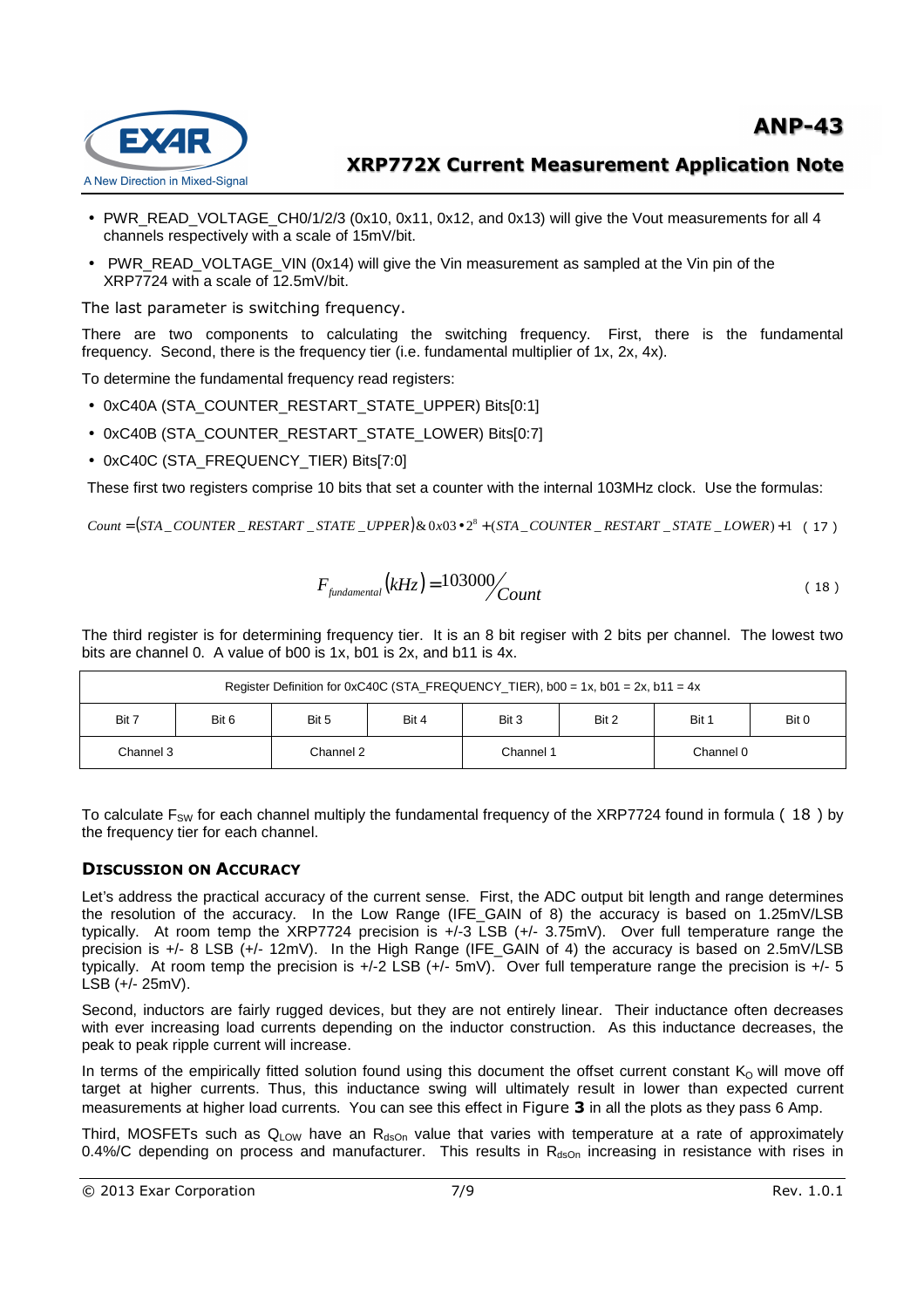

temperature. This is problematic since the MOSFET is the sense element. To cope with this accurate calibration relies on the power stage being allowed to warm up to typical operating temperatures before this calibration process.

All of these errors together will stack up to affect accuracy so that the generally accepted best case measurement will be +/- 15%. Certainly more calibration and curve fitting can be done in software with more characterization of temperature operating points and inductor bias currents. The best case over production runs has been found to be +/- 10% in a controlled operating environment.

For more accurate current metering, a current sense amplifier with a precision current sense element can be used.